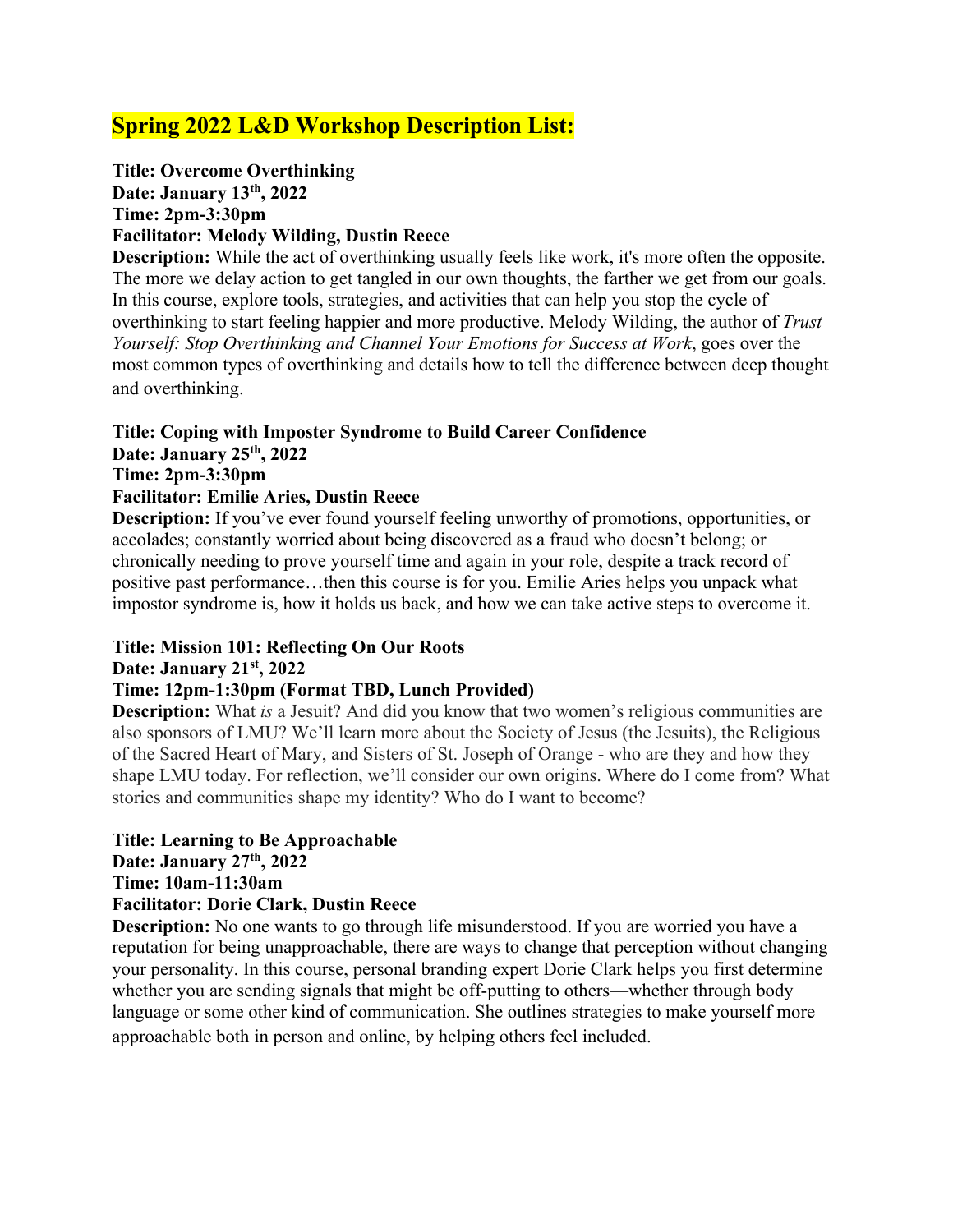#### **Title: Communicating with Charisma Date: February 3rd, 2022 Time: 2pm-3:30pm**

### **Facilitator: Vanessa Van Edwards, Dustin Reece**

**Description:** Join behavior expert Vanessa Van Edwards as she teaches actionable ways to be more charismatic. Vanessa begins by dispelling the myth that one must be born charismatic, and shares how this skill can be learned. Discover where you fall on the charisma scale and explore ways to make people more comfortable. Learn about the characteristics of highly charismatic people, and how you can become more charismatic without becoming inauthentic.

### **Title: Secrets of Effective Prioritization Date: February 10th, 2022 Time: 10am-11:30am Facilitator: Sam Bennett, Dustin Reece**

**Description:** You probably have too much to do. Despite that, your friends, family, and coworkers still ask you to do more. Although you spend your day conquering your list of things to do, you find yourself struggling to make time for the projects that matter the most to you. In this course, Sam Bennett—best-selling author, successful entrepreneur, and expert in creativity and productivity—shows you how to make that time by learning the secrets of effective prioritization. By the end of this course, you will understand how to protect your most important tasks and avoid getting overwhelmed.

# **Title: How to Manage Feeling Overwhelmed**

**Date: February 17th, 2022**

**Time: 2pm-3:30pm**

# **Facilitator: Heidi Hanna, Dustin Reece**

**Description:** Feeling overwhelmed is common. It's a sign that the demands on your time and energy have surpassed your ability to cope with them. Sometimes overwhelm is temporary; other times, it can lead to persistent and unhealthy pressure and strain. The good news is that with the right mindset you can make the unmanageable feel manageable again. In this course from stress expert and performance coach Heidi Hanna, you can learn how to identify and conquer that overwhelmed feeling—so you can remain focused, productive, and in control in the face of whatever comes your way.

# **Title: Being an Effective Team Member Date: February 24th, 2022 Time: 10am-11:30am**

### **Facilitator: Daisy Lovelace, Dustin Reece**

**Description:** It's easy to call out the qualities that make someone a poor team member. But what makes a person invaluable on a team? In this course, Duke University professor Dr. Daisy Lovelace highlights the key characteristics of exemplary team members. As she dives into each trait, Daisy shares how—by making subtle changes—you can adopt these behaviors to become a more valuable collaborator. Learn tips that can help you increase your self-awareness, demonstrate that you're a reliable teammate, approach teamwork more collaboratively, and more.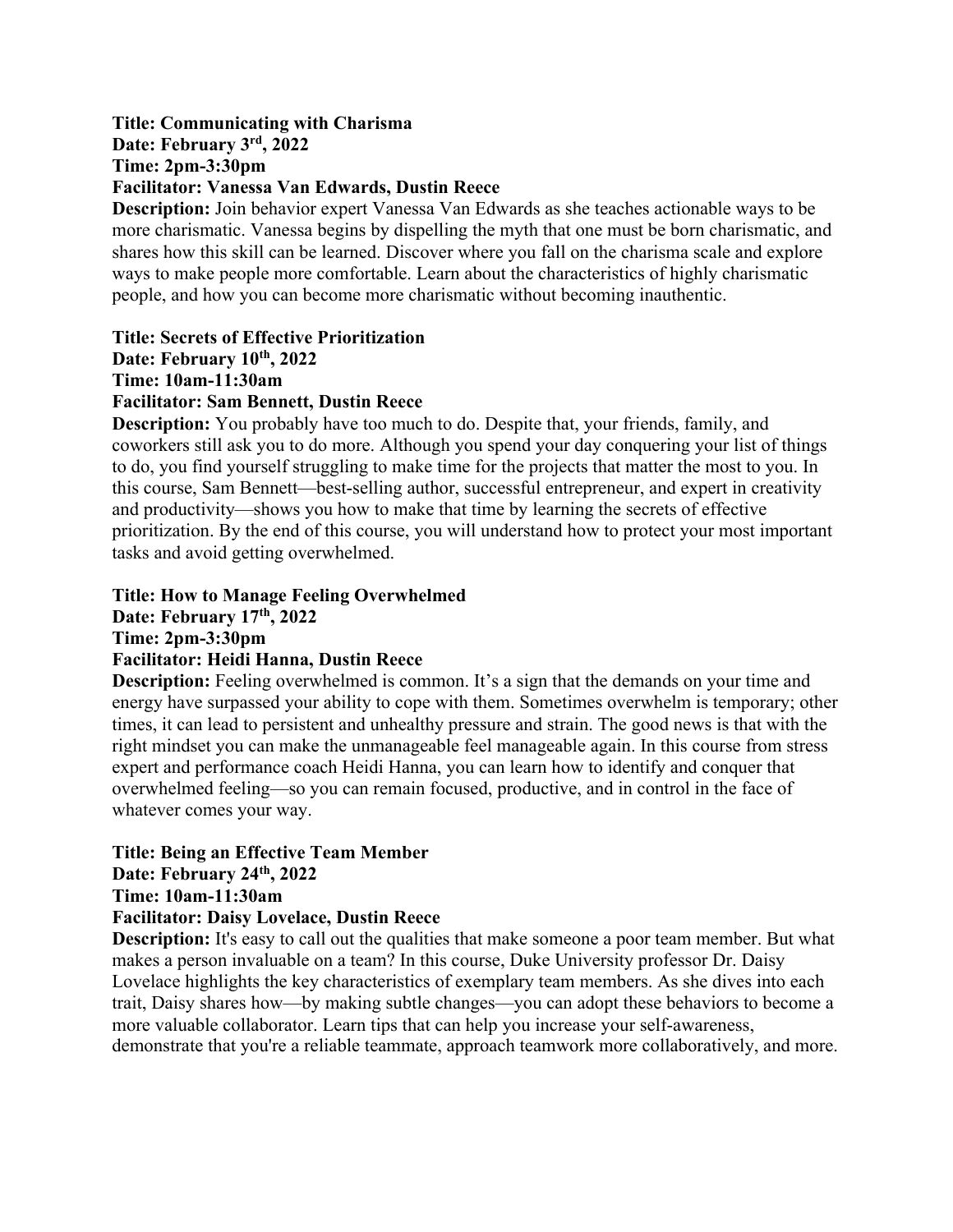# **Title: Mindful Team Building Date: March 3rd, 2022 Time: 2pm-3:30pm Facilitator: Chill Anywhere, Dustin Reece**

**Description:** Mindful teams are built with mindful individuals. This course from Chill Anywhere shows you how to build qualities of mindfulness on your team. It covers learning how to be a mindful team member, sharpening your ability to focus in the moment, practicing respectful communication, understanding activity bias, and embracing patience to make better informed decisions.

# **Title: Coaching Skills for Leaders and Managers Date: March 10th, 2022 Time: 10am-11:30am**

**Facilitator: Sara Canaday, Dustin Reece**

**Description:** Leaders who provide targeted, ongoing coaching to their employees can strengthen their team and add value to their organization. In this course, leadership expert Sara Canaday shares the differences between managing, training, and coaching, and provides managers with coaching models and skills to support the development and growth of their employees. Sara presents the business case for coaching, explores common coaching challenges, and explains how to provide feedback and set goals.

### **Title: Improving Your Judgement for Better Decision-Making Date: March 17th, 2022 Time: 2pm-3:30pm Facilitator: Becki Saltzman, Dustin Reece**

**Description:** Join critical thinking and applied curiosity expert Becki Saltzman as she explains the difference between being judgmental and exercising good judgment. This short course is designed for anyone who would like to improve decision-making ability. Learn about how to identify your default judging style, and how to expand that style and make better decisions. Discover a formula for practicing good judgment in challenging situations, when making decisions about the future, and when interacting with others at work.

**Title: Crafting Questions to Make Better Decisions** 

# **Date: March 24th, 2022**

# **Time: 10am-11:30am**

# **Facilitator: Ozan Varol, Dustin Reece**

**Description:** Good decision-making begins with a smart question, not a smart answer. In this course, thought leader Ozan Varol covers how leaders, from managers to senior leaders, can use questions intentionally to reimagine what's possible and recognize opportunities you couldn't see before. Ozan dives into ways that questions can expand possibilities, unearth hidden information, and surface opposing views—all in the service of making the best decisions possible. He also explains the one question that people often miss in decision-making. In a complex and fast-moving business environment, there are constant decisions, big and small, that can be improved by asking the right questions. Breakthroughs, contrary to popular wisdom, don't begin with a smart answer. They begin with a smart question.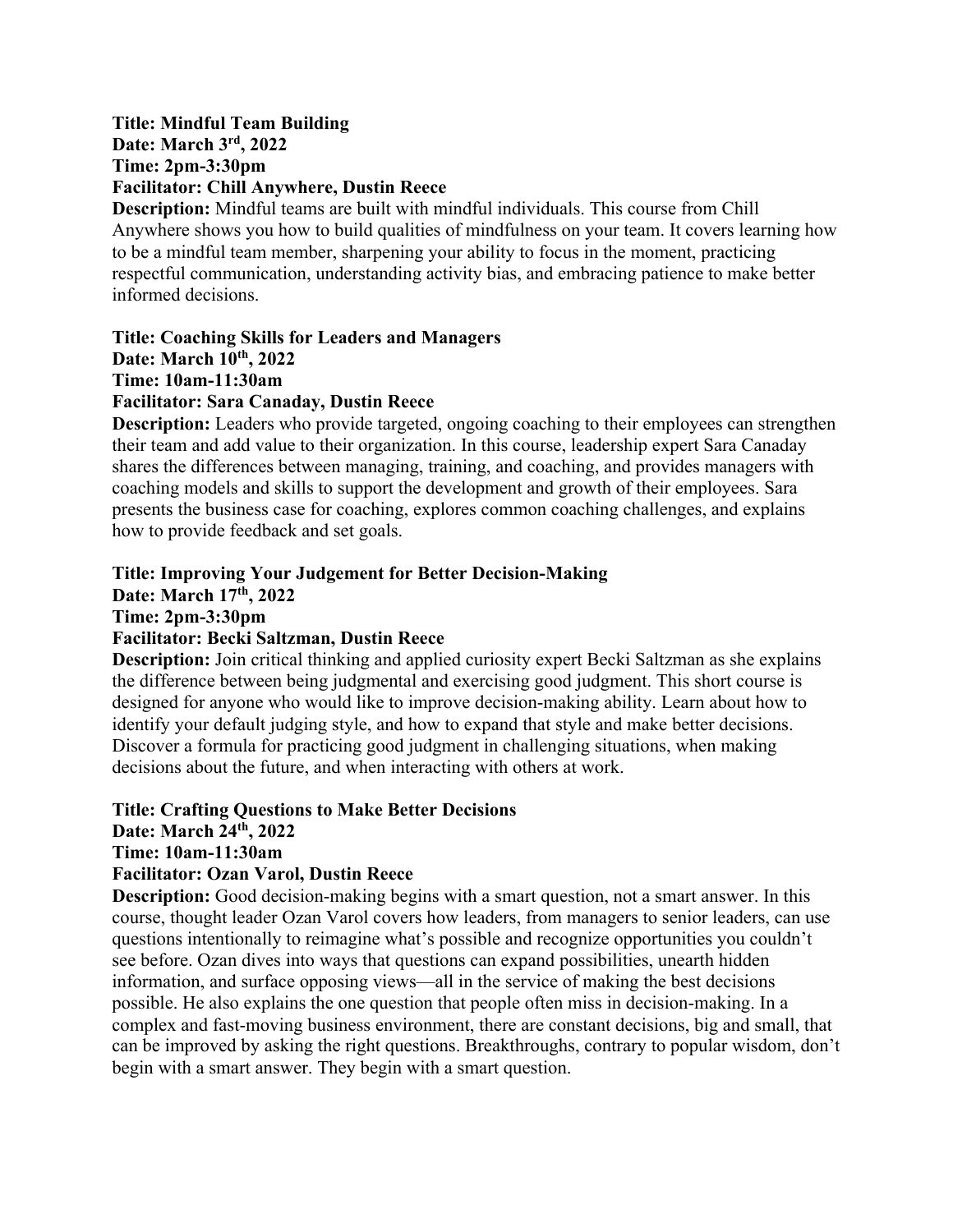# **Title: Building Self-Confidence Date: April 7th, 2022 Time: 10am-11:30am Facilitator: Todd Dewett, Dustin Reece**

**Description:** Confidence is crucial to personal and professional success. People who aren't confident tend to miss out on new challenges, relationships, and opportunities. The good news is self-confidence is self-perpetuating; once you develop it, confidence can buoy you from one situation to the next. In this course, author and educator Dr. Todd Dewett shares simple and practical techniques to build and maintain self-confidence.

# **Title: Mission 101: A Faith that Does Justice**

**Date: April 8th, 2022**

# **Time: 12:00-1:30pm (Zoom, Lunch Provided)**

**Description:** Who do I want to become? The third pillar of LMU's mission is "the service of faith and promotion of justice." Where does that phrase come from, and what does it mean for each of us and for an LMU education? We'll also explore how this aspect of our mission relates to our work for equity, inclusion, and anti-racism. Then, we'll think together about our own values and beliefs, and how they shape our actions. What kind of community do I seek to build? How am I in right relationship with others?

# **Title: Interpersonal Communication**

**Date: April 21st, 2022**

### **Time: 10am-11:30am**

# **Facilitator: Dorie Clark, Dustin Reece**

**Description:** Communicating effectively isn't an innate talent that some people have and others don't—it's something that anyone can learn and practice. In this course, learn strategies that can help you hone and master your interpersonal communication skills. Join personal branding and career expert Dorie Clark as she shares techniques for getting your message across effectively in the workplace, and explains how to tackle potential communication challenges with your colleagues and supervisor. She also discusses how to grapple with tricky situations, taking you through how to handle interruptions, respond to critical feedback, and communicate across cultures.

### **Title: Communicating Values**

**Date: April 28th, 2022**

**Time: 2pm-3:30pm**

# **Facilitator: Mory Fontanez, Dustin Reece**

**Description:** Common values are the foundation of successful relationships and successful businesses. A company's values should be the driver of every action, not just a sign on the wall. Learning how to effectively communicate your values can lead to stronger, better-performing teams that are more tightly aligned with company goals. In this course, instructor Mory Fontanez describes how to identify and communicate individual, team, and organizational values. Using real-world examples and scenarios, Mory explains how to identify personal and professional values for yourself and your team and establish company-wide values, which you can use to connect with your customers.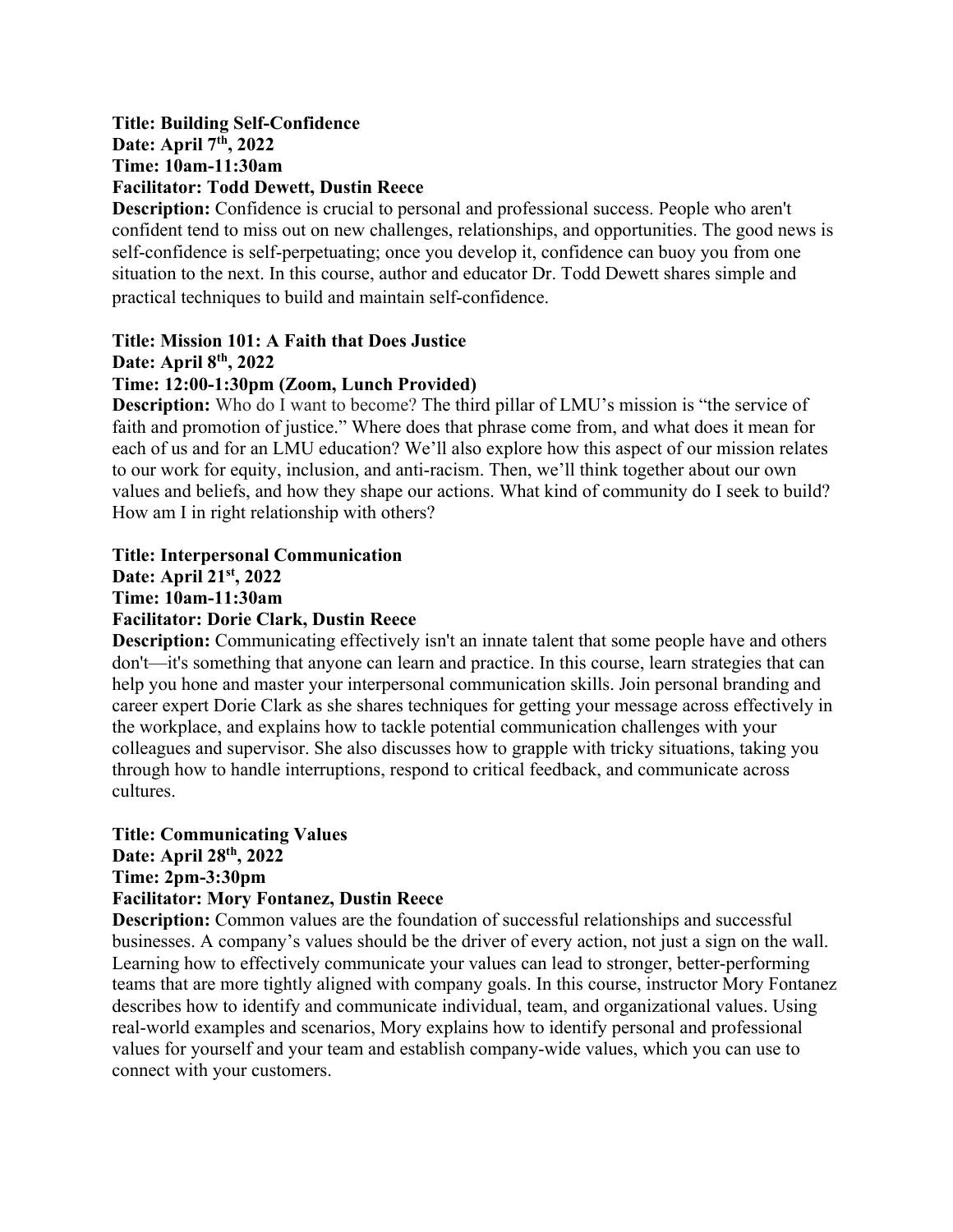### **Title: Improving Your Listening Skills Date: May 5th, 2022 Time: 10am-11:30am Facilitator: Dorie Clark, Dustin Reece**

**Description:** Just as public speaking is a skill that you can hone through practice, good listeners aren't in possession of a special, unattainable gift—careful listening is a skill that you can learn. In this course, join career expert Dorie Clark as she helps uncover why it's hard to listen well, and how to develop the mindset of a good listener. She also provides multiple listening strategies to help you manage when you're the one not being listened to, how to keep yourself from interrupting, and how to listen to what's not being said.

# **Title: Creating Your Personal Brand Date: May 12th, 2022 Time: 2pm-3:30pm Facilitator: Lida Citroen, Dustin Reece**

**Description:** Your personal brand is your reputation and legacy. A strong personal brand can lead to job and career opportunities. A weak personal brand leaves you liable to be passed by. In this course, personal branding expert Lida Citroën helps you identify what your personal brand is now and align it with the brand you want for yourself in the future. In the process, she helps you target the individuals or groups who have the opportunities you seek, strategize the marketing for your brand, and identify who you need to know and where to find them.

# **Title: Developing a Learning Mindset**

**Date: May 19th, 2022**

**Time: 10am-11:30am**

# **Facilitator: Gary Bolles, Dustin Reece**

**Description:** A learning mindset means that you see challenges as opportunities and that you are motivated to learn something new every day. eParachute founder Gary Bolles shows you how to develop a learning mindset so that learning becomes a habit and not a chore. Find your motivation to learn, explore how the brain acquires and retains information, and discover how to conduct a self-inventory that reveals what you've learned and how you learn best. Gary also introduces strategies to make learning a fun and rewarding practice that stays with you for life.

# **Title: Starting a Memorable Conversation**

**Date: May 26th, 2022**

**Time: 2pm-3:30pm**

# **Facilitator: Tatiana Koloyou, Dustin Reece**

**Description:** Both in business and personal life, having the skill to approach a stranger or strike up a conversation with an acquaintance in a new context can be very useful. Memorable conversations can open doors and change career trajectories, but being the person to speak first doesn't come naturally to all of us. In this course, author Tatiana Kolovou shares a formula for starting meaningful exchanges in any situation and teaches how to conduct an appropriate and memorable conversation. You can also learn about how to avoid common difficulties and find the right way to end a conversation.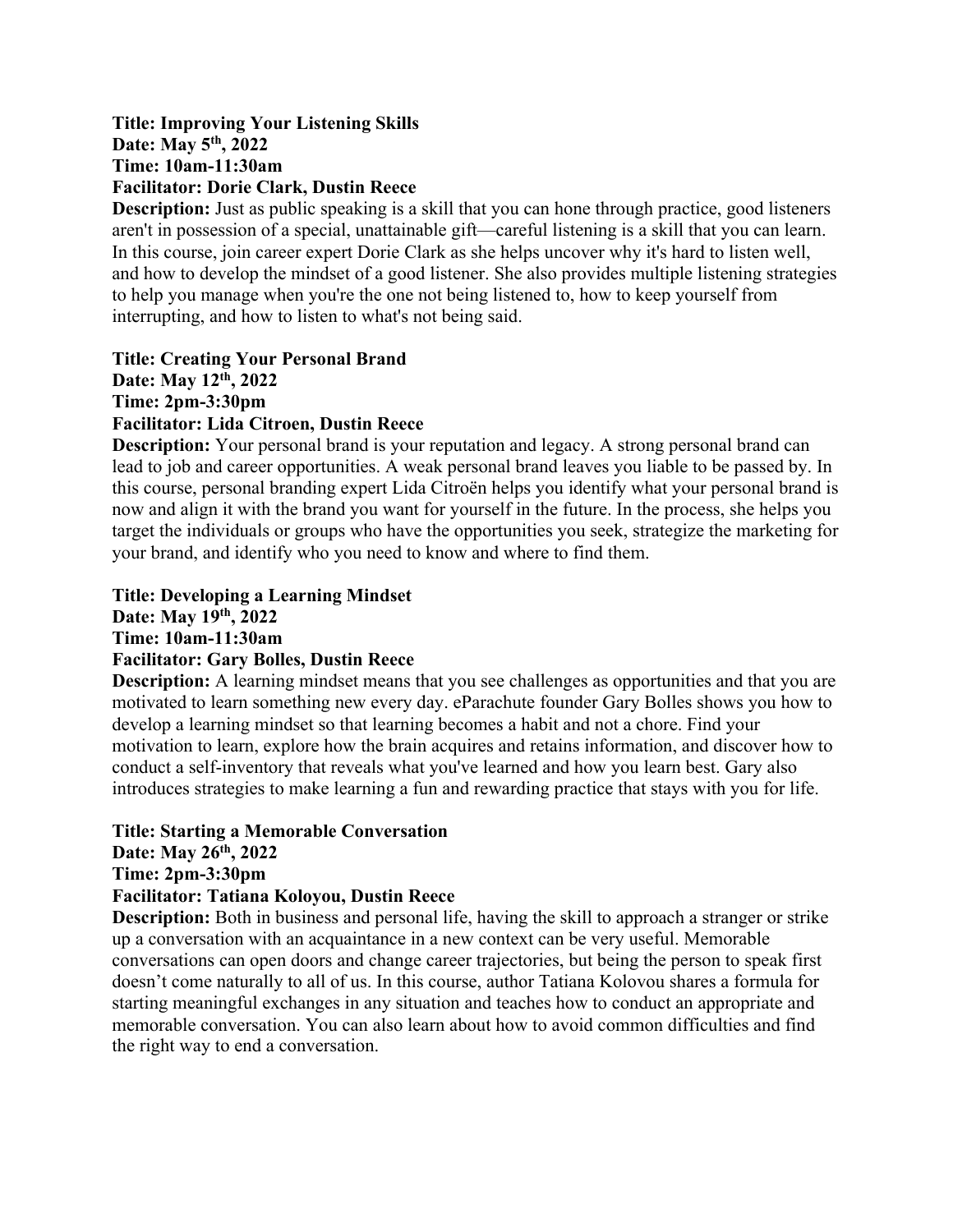# **Title: Well-Being in the Workplace Date: June 2nd, 2022 Time: 10am-11:30am Facilitator: Lianne Weaver, Dustin Reece**

**Description:** When we're laser focused on productivity and achieving new milestones in our career, it can be easy to brush aside feelings of unhappiness. But our mental health matters. In this course, join Lianne Weaver, the founder and director of Beam Holistic Therapy and Beam Development & Training Ltd., as she shares practical techniques for alleviating anxiety, worry, stress, and other common mental health issues. Lianne discusses what causes worry and how can you reduce its effects, how to avoid burnout, how to increase happiness and gratitude to battle negative thoughts, and more.

### **Title: Mindful Stress Management Date: June 9th, 2022 Time: 2pm-3:30pm Facilitator: Chill Anywhere, Dustin Reece**

**Description:** Get a new approach to managing your relationship with on-the-job pressure with the power of mindfulness. Mindfulness strengthens your ability to deal with job-related tensions that can negatively impact your physical, mental, and emotional well-being. In this course, get strategies that can help you identify what causes you to feel pressure, how it gets expressed in your body, and how you can mitigate its negative effects. Discover techniques that can help you control your reactions and walk away from your life's stressors. Cultivate a healthier relationship to anxiety by learning how to clear your mind and body from its manifestation.

# **Title: 10 Mistakes Leaders Should Avoid**

**Date: June 16th, 2022**

### **Time: 10am-11:30am**

# **Facilitator: Halelly Azulay, Dustin Reece**

**Description:** Leaders balance a lot. They manage entire teams, oversee cross-functional tasks, and take on their own work as individual contributors. With all these moving parts, it can be easy to fall victim to small mistakes that snowball into large problems. In this course, leadership development expert Halelly Azulay reviews common mistakes that leaders should avoid to help their teams and themselves to succeed. She describes each error, then explains behaviors and techniques you can use to turn these areas for improvement into team highlights.

# **Title: Influencing Others**

# **Date: June 23rd, 2022**

**Time: 2pm-3:30pm**

# **Facilitator: Join John Ullmen, Dustin Reece**

**Description:** Ever had trouble persuading someone to do something, even if it was in their best interest? Sometimes people don't budge, but thankfully you have more than rewards and penalties at your disposal. Join John Ullmen, PhD, as he explains how to influence others when you're at the "pivot point of influence," by applying 18 scientifically confirmed methods. Whether you're influencing at work or at home, you can learn what the best influencers do before they influence, and see how to choose the best steps for your situation, and have people want to be influenced by you.